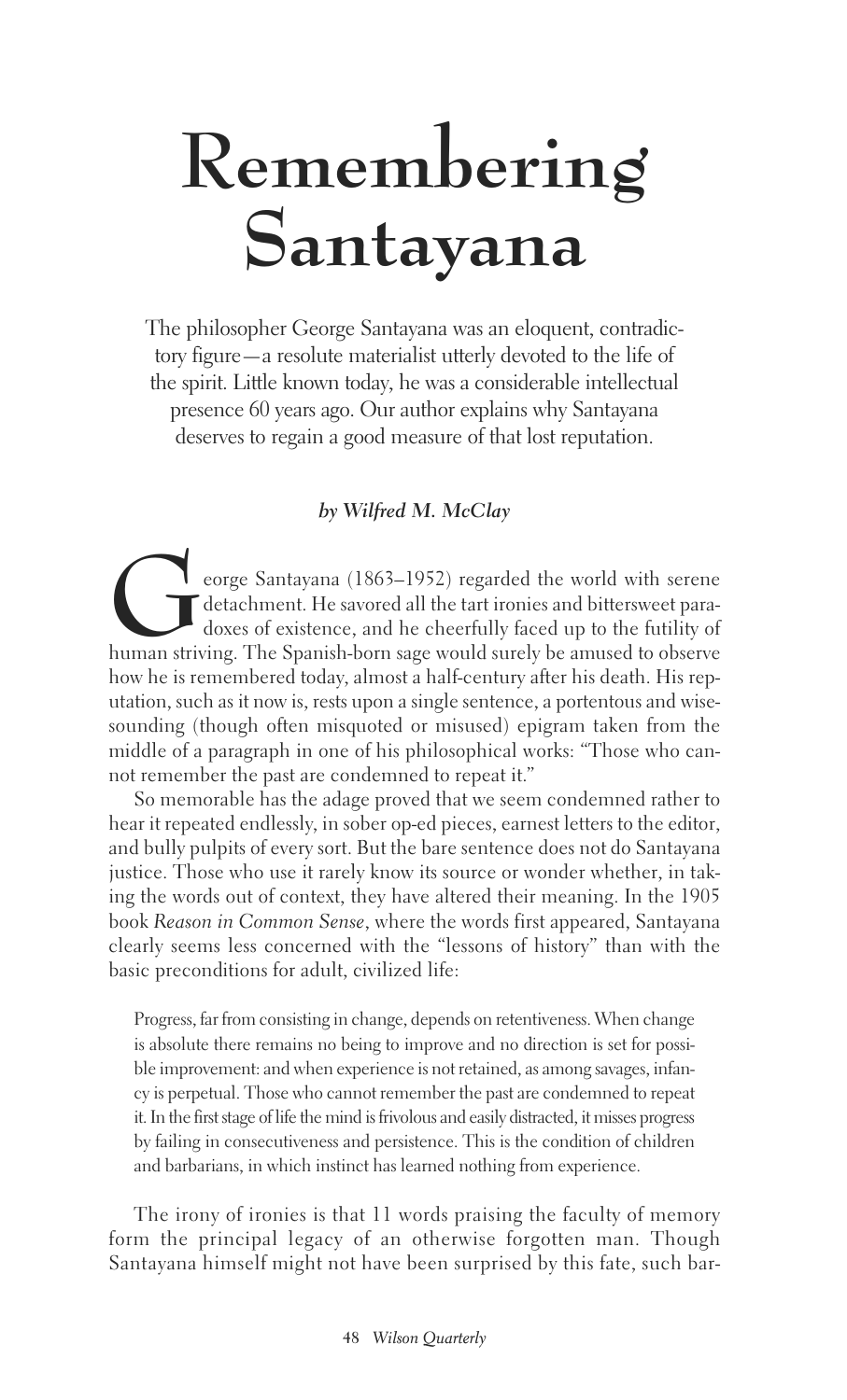ren obscurity is not a fit end for one of America's most subtle and interesting minds.

Make no mistake about it: Santayana was an abundantly gifted philosopher, a quicksilver-brilliant, prolific, and versatile writer, and an influential teacher. His years on the Harvard University faculty (1889–1912) were squarely at the center of what historians now call "the golden age of American philosophy." In addition to a shelf of distinguished philosophical tomes, he wrote poetry, general and occasional essays, literary and cultural criticism, political and social thought, a superb novel called *The Last Puritan* (a Book-of-the-Month Club selection in 1935), and a classic auto-



*A celebrated Santayana makes the cover of* **Time** *in 1936.*

biography, the three-volume *Persons and Places* (1944–53), which is the equal in many respects of *The Education of Henry Adams*. He was a complete man of letters, and what he wrote was written to last.

It has lasted. Only the poetry falls short of greatness, perhaps because "reason," as his admirer the poet Wallace Stevens once observed, "is a jealous mistress" and insists that "a man whose whole life is thought" not stray too far from his calling. But the prose is another matter. All of it, even hastily tossed-off journalistic pieces, bears the signs of mastery. His was a powerful,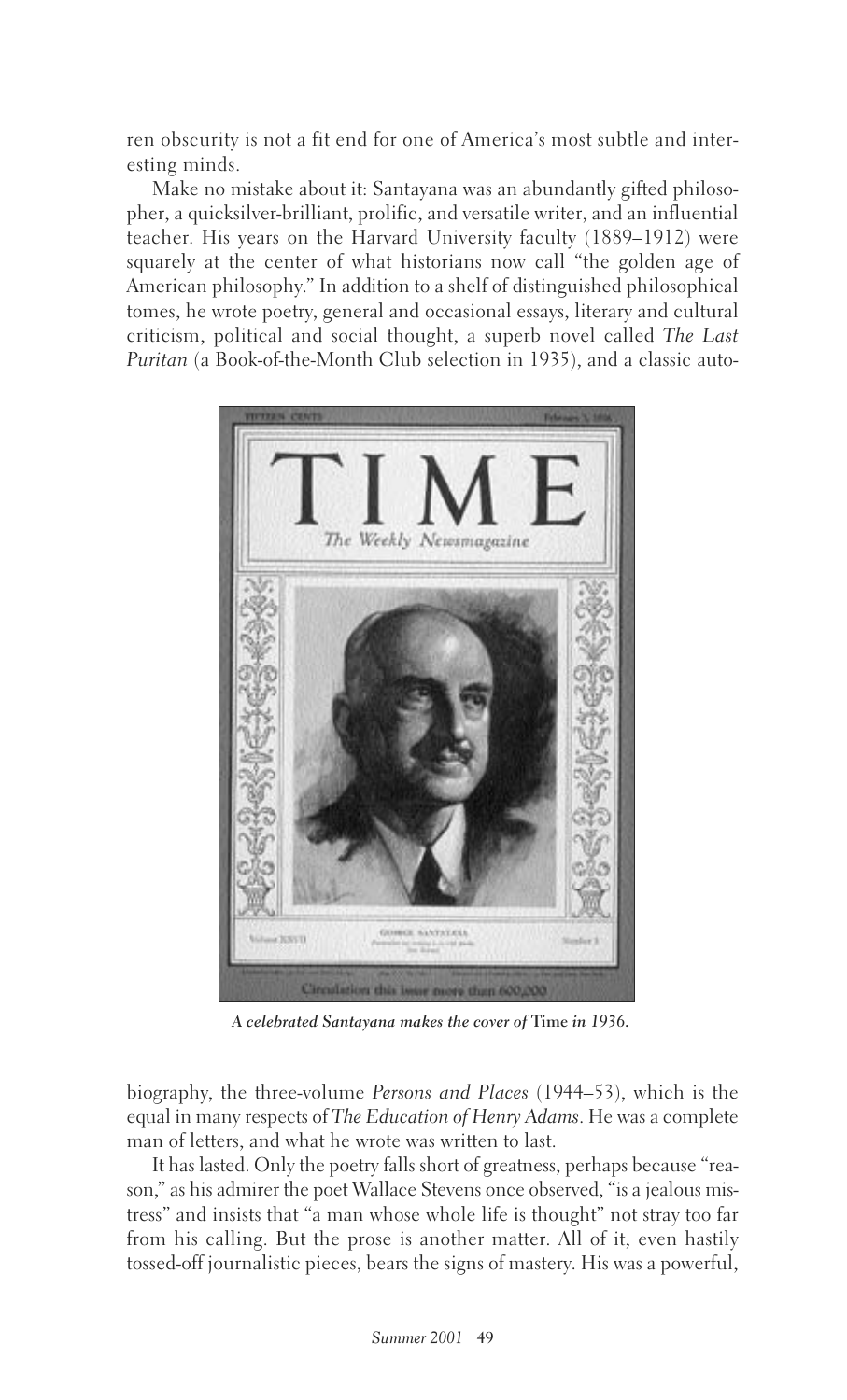supple style—elegant, lucid, spare, and direct—infused with wry and understated humor and made vivid by ingenious and unforced metaphors. In matters of style, Santayana's prose writings leave those of his philosophical competitors (with the exception, perhaps, of his Harvard colleague William James) far behind. Indeed, the best of Santayana's prose deserves comparison with the finest in the language—and of how much philosophical writing can that be said? Although his detractors tend to disparage him as a belletristic dilettante, Santayana did not scatter his energies. On the contrary,

Historians of American thought TEND TO IGNORE Santayana because THEY FIND IT SO hard to "place" him. his many creations, in a wide variety of genres, proved to be remarkably of a piece. Each was a different way of organizing and expressing the same philosophical vision. For him, literature and cultural criticism were philosophy pursued by other means. All his works reinforce one another, woven together like the warp and woof of a single fabric.

Yet today those works lie untended and unknown, even in (no, *especially* in) academic departments of philosophy and among specialists who, if only as a matter of professional responsibility, ought to know more about them than they do. To be sure, we Americans are a prodigal people, no less in expending our culture than in expending our natural resources. But the neglect now suffered by Santayana is in such stark contrast to the reputation he enjoyed at the height of his long and productive career that one cannot help but ask, What happened?

Explanations are not hard to find. Though the current fate of Santayana is unjust, it might have been foreseen. His thoughts have always been thoughts out of season, both in his time and in our own, and obscurity is one of the prices paid for being unseasonable. Historians of American thought tend to ignore Santayana because they find it so hard to "place" him. His blend of unflinching materialism and unswerving devotion to the life of the spirit did not have much in common with German idealism, or pragmatism, or any other current of thought prevailing or emerging at the time in the United States. His timing was unfortunate in another way as well. He began to carve out a niche for himself as a philosophically inclined man of letters in the late 1880s, at the very moment philosophy began to be transformed into a professional discipline and the exclusive intellectual domain of specialists and technicians. Along with William James, Santayana fought a brave rear-guard action against that development, employing abstract arguments and, more important, an elegant and engaging way of writing that was accessible to an educated "lay" audience—an indiscretion that helped seal his fate.

<sup>&</sup>gt;WILFRED M. MCCLAY, *a former Wilson Center fellow, holds the Sun Trust Chair of Humanities at the University of Tennessee at Chattanooga. He is writing an intellectual biography of the American sociologist David Riesman. Copyright © 2001 by Wilfred M. McClay.*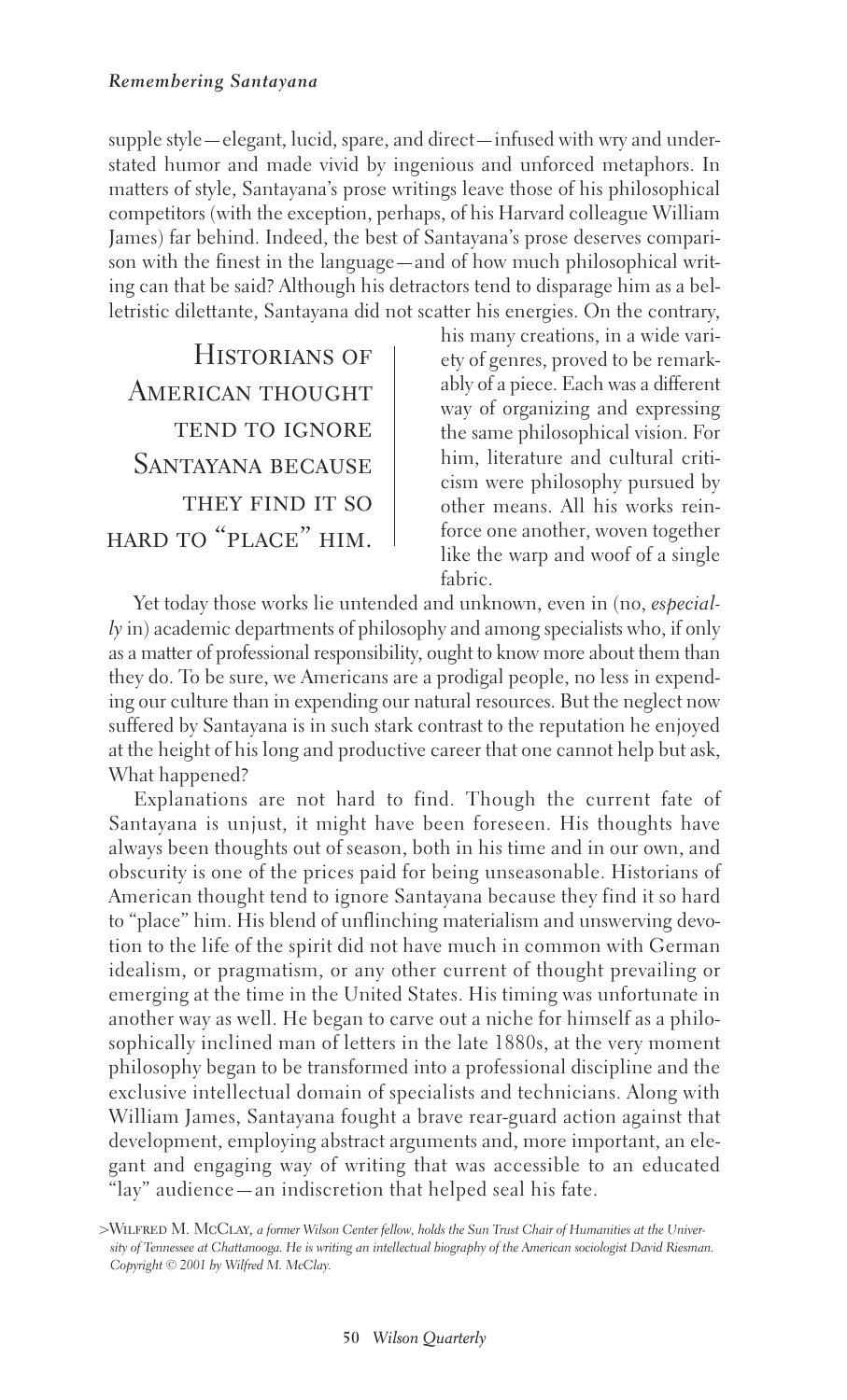Finding himself a misfit was hardly an unfamiliar experience for Santayana. He lived four decades in Boston and Cambridge, from the time he was transplanted there at the age of eight until the day he left his Harvard profe Santayana. He lived four decades in Boston and Cambridge, from the time he was transplanted there at the age of eight until the day he left his Harvard professorship for good. But his stubbornly independent spirit could never take root in the stolid Protestant soil. Instead, his imagination was drawn back irresistibly to the Spanish Catholic world of his birth, with its rich storehouse of mythological imagery and poetic resonance. Under the circumstances, it became his responsibility, as he put it, to "say plausibly in English as many un-English things as possible," a statement that would be even more accurate if "un-American" were substituted for "un-English."

That was no way to court fame and immortality. We love eccentricity in theory but dislike it in practice. We love to mock conventional wisdom, so long as it is yesterday's wisdom. Santayana was nothing if not eccentric by the lights of American conventional wisdom. Yet his extraordinary circumstances were precisely what made him so valuable an observer of American civilization, for they gave him the detachment to see American life without first accepting its premises. It was as if his tangled origins and personal history bred him for the role. His thought emerged out of a struggle to give shape to his own experience.

Santayana was born in Madrid in 1863, the offspring of an unlikely marriage whose contours already suggested an interplay between "English" and "un-English." To begin with, his mother, Josefina Borrás, although the daughter of two Catalonians, had been born in Glasgow. She was brought up there and in Winchester, Virginia. In the company of her diplomat father, she moved to the Philippines, where her father unexpectedly died. That was the first of several tragedies to strike her. The 18-year-old Josefina suddenly had to fend for herself, an orphan in a strange land. Eventually, she met and married a tall, blond Yankee merchant, George Sturgis, who came from a solid Bostonian family. But the marriage too was touched by tragedy. Although Josefina bore Sturgis five children, only three grew to maturity, and the death of her first child, at the age of two, seems to have afflicted her with crippling grief; by all accounts, she was never the same woman again. "She regarded [her later-born children] as inferior," George Santayana would write, "entirely inadequate to console her for what she had lost." As a consequence, she became a "cold, determined" mother, absorbed in her "separateness." When George Sturgis died in 1857, at the age of 40, she moved to Boston to raise her children under the protective wing of her late husband's family. But on a visit to Madrid in 1861, she re-encountered Agustín Ruiz de Santayana, a retired minor Spanish diplomat in his fifties, whom she had met years before in the Philippines. She married him that same year, and Josefina's sixth, and last, child was born two years later. Revealingly, he was named George, after George Sturgis.

The marriage of Josefina and Agustín was strange and unpromising. For one thing, she was committed to bringing up her Sturgis children in Boston,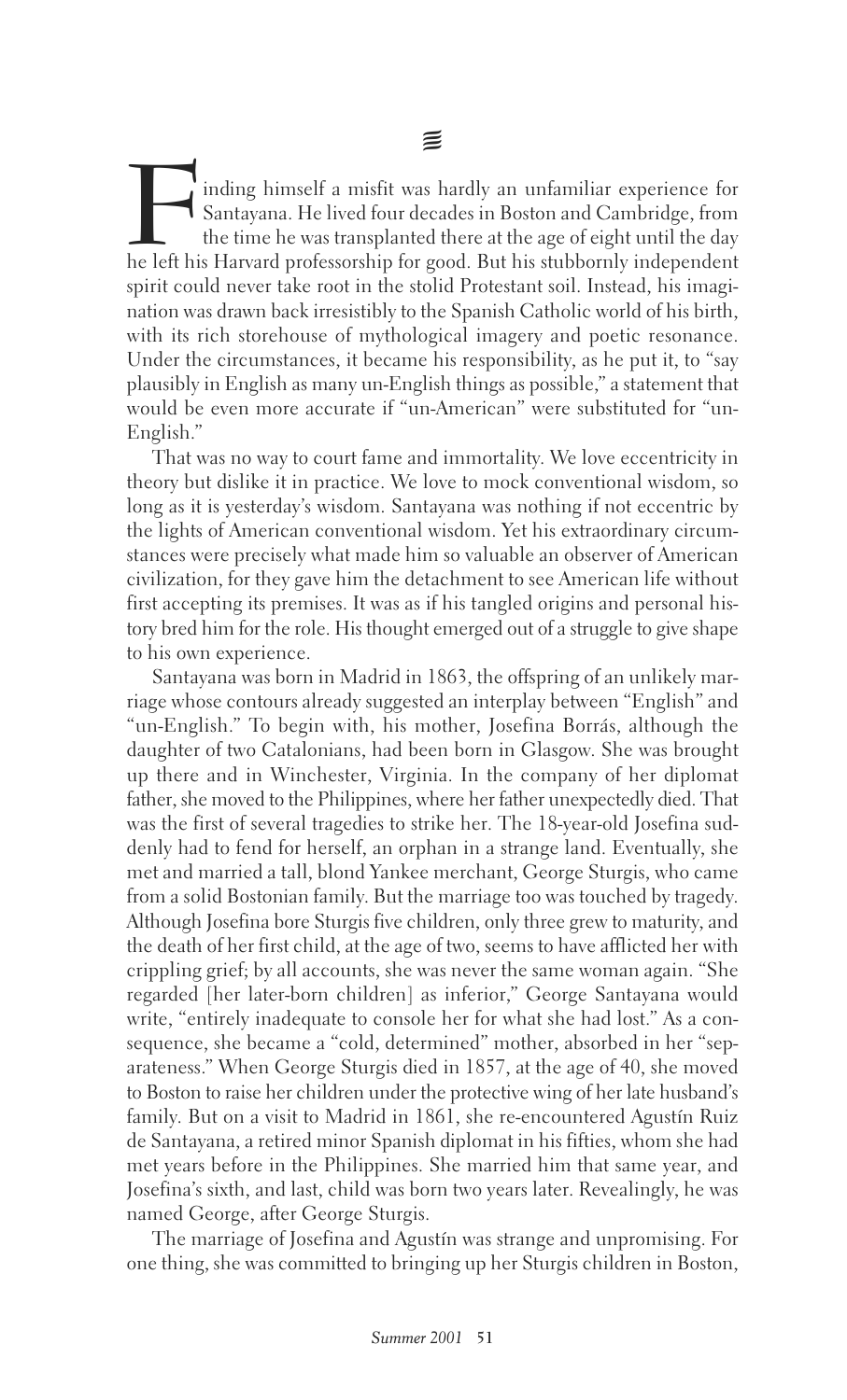while Agustín was bound irrevocably to Spain and to Spanish ways. In 1869, Josefina decided to leave George in the care of his father; she returned to Boston with her Sturgis children. Three years later, Agustín and George joined the family in Boston. But Agustín returned to Spain after a year, having found that he could not adjust to American life. George was left behind, in an alien world he would never learn to love. For the next decade, he would know his father only through letters. But in them, Agustín kept alive in the mind of his beloved son, whom he addressed as "Jorge," the humane warmth and poetry he had known in Spain. The memories were a valued resource, and Santayana frequently drew upon them in coming to terms with the cold unresponsiveness of his mother and with a Yankee "pettiness and practicality of outlook and ambition" that he soon learned to despise. The wrenching away from Spain, and from his father, ensured that all his future loyalties, whether national or personal, would be highly provisional and susceptible to change. Early in life, he had learned the hard lesson of detachment.

**I I I I**f there was great pain in Santayana's unusual situation, he made the most of it. Like any immigrant, he had a complex perspective on American society, defined by multiple frames of reference. The move from f there was great pain in Santayana's unusual situation, he made the most of it. Like any immigrant, he had a complex perspective on American society, defined by multiple frames of reference. The move from his have brought a dizzying collision of worlds for the boy. He grew up in proximity to members of a distinguished old Boston family, but his own home was bilingual and drawn by inevitable, living ties to the Old World his father still inhabited. From that world, George received a steady stream of epistolary advice and support, in which "a distinctly non-American philosophy of life and language was proffered," a philosophy that very much included Agustín's anticlerical and freethinking agnosticism. It was Agustín perhaps who gave Santayana the idea that the objects of religious faith might be "creations of man himself, like poems," a lesson he took very much to heart. Exposed when young to radically different perspectives on the world, Santayana learned not to rely on any single one. That may help to explain why, for so many years, he could thrive within the Puritan-Protestant milieu of Cambridge and Boston without being driven crazy by it and without being driven to accept it. From an early age, Santayana learned to ask little of the world, and to keep what was precious to him safe within his thoughts. That was how he made his peace with things.

Evidence of how well he managed that peace can be found in his academic record, for Santayana was very much a success, both in the classroom and in his social activities. During his eight years at the Boston Latin School, he discovered a knack for poetry and filled the *Latin School Register* (of which he was the first editor) with his fluent and clever verses. In his final year at the school, the Spanish boy impressively made both major and lieutenant colonel in the Latin School Battalion. At Harvard, he was an outstanding student, and graduated summa cum laude in 1886. But he also had a full and satisfying social life in college, managing, despite the relative modesty of his financial means, to be active in some 11 organizations, including the *Lampoon*, the *Harvard Monthly*, the O.K. Society, and the Hasty Pudding.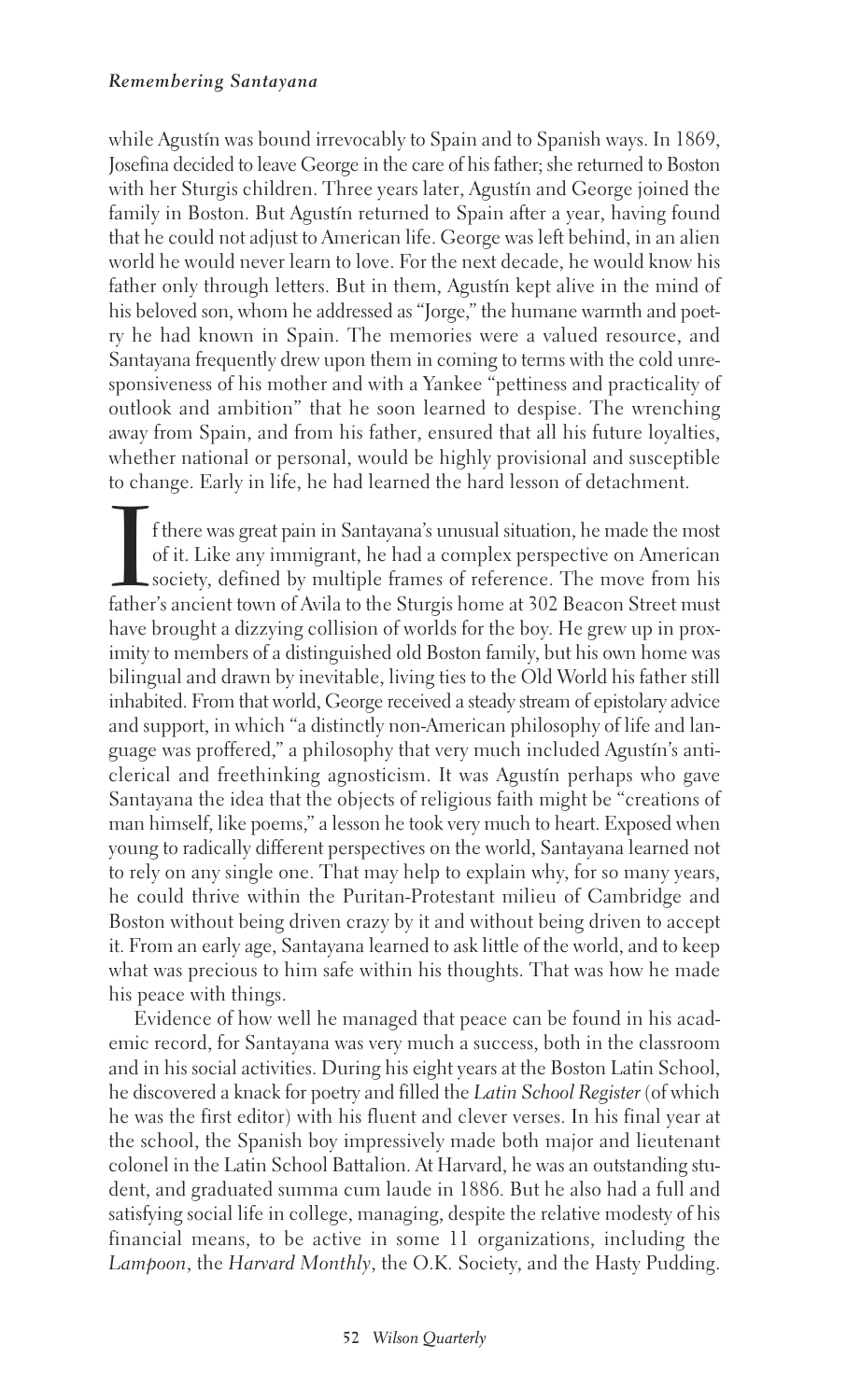# *Santayana in His Own Words*

Cultivate imagination, love it, give it endless forms, but do not let it deceive you. Enjoy the world, travel over it, and learn its ways, but do not let it hold you. Do not suffer it to oppress you with craving or with regret for the images that you may form of it. You will do the least harm and find the greatest satisfactions, if, being furnished as lightly as possible with possessions, you live freely among ideas. To possess things and persons in idea is the only pure good to be got out of them; to possess them physically or legally is a burden and a snare. (*Persons and Places*, 1944–53)

Art, in its nobler acceptation, is an achievement, not an indulgence. It prepares the world in some sense to receive the soul, and the soul to master the world; it disentangles those threads in each that can be woven into the other. (*Reason in Art*, 1905)

Skepticism is the chastity of the intellect, and it is shameful to surrender it too soon or to the first comer: There is nobility in preserving it cooly and proudly through a long youth, until at last, in the ripeness of instinct and discretion, it can be safely exchanged for fidelity and happiness. (*Skepticism and Animal Faith*, 1923)

My eclecticism is not helplessness before sundry influences; it is detachment and firmness in taking each thing simply for what it is. Openness, too, is a form of architecture. (*Realms of Being*, 1942)

True reason restrains only to liberate; it checks only in order that all currents, mingling in that moment's pause, may take a united course. (*The Genteel Tradition at Bay*, 1931)

We have no claim to any of our possessions. We have no claim to exist; and as we have to die in the end, so we must resign ourselves to die piecemeal, which really happens when we lose somebody or something that was closely intertwined with our existence. It is like a physical wound; we may survive, but maimed and broken in that direction; dead there. Not that we ever can, or ever do at heart, renounce our affections. Never that. . . . On the contrary, I wish to mourn perpetually the absence of what I love or might love. Isn't that what religious people call the love of God? (Letter to the Marchesa Origo on the death of her little son, 1933)

Fanaticism consists in redoubling your effort when you have forgotten your aim. (*Reason in Common Sense*, 1905)

[Americans have] the habit of thinking in terms of comparison, of perpetual competition; either a thing must be the biggest and best in the world, or you must blush for it. But only ways and means are good comparatively and on a single scale of values. Anything good intrinsically, anything loved for its own sake, is its own standard, and sufficient as it is. The habit of always comparing it with something else is impertinent and shallow. It betrays a mind that possesses nothing, loves nothing, and is nothing. (*"*Marginal Notes on Civilization in the United States," in *The Dial*, 1922)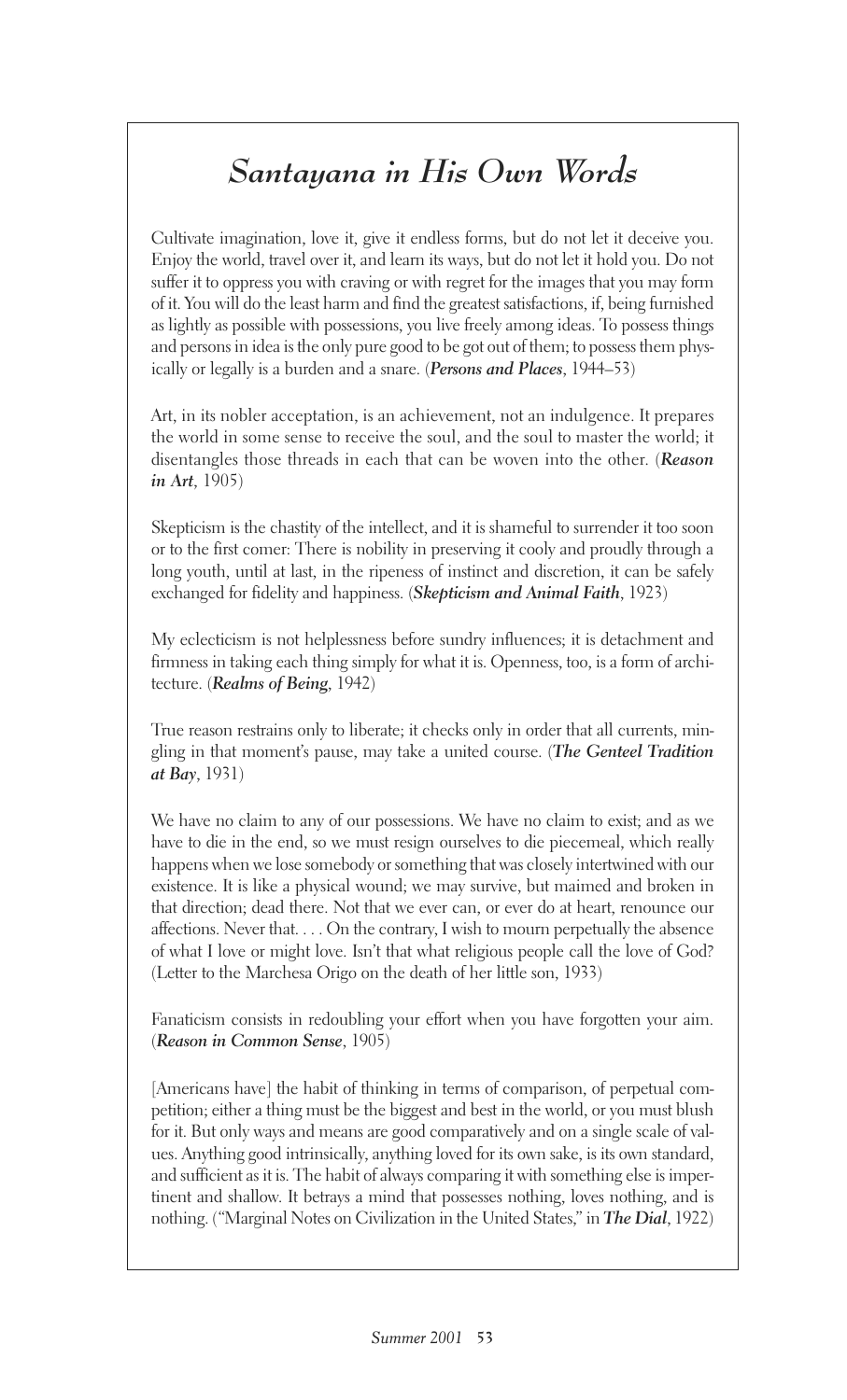Yet even during his years as a Harvard undergraduate, Santayana's connection to Spain remained strong. His mind was capable of moving comfortably on two tracks at once. The steady flow of correspondence from his father in Avila kept him informed about events there and refreshed his Spanish sympathies. And after a week caught up in the round of Cambridge life, he would repair to his mother's house on weekends and speak Spanish with her and his half-sister. He spent part of the summer after his freshman year with his father in Avila, the first time he had seen Agustín in a decade. He would make such visits frequently in the years to come. In shuttling between his father's old Avila, with its medieval walls and its static way of life, and the drab industrial modernity of cold, progressive, Anglo-Saxon Boston, Santayana became a traveler between worlds, a practical relativist. This oddly dichotomous existence would continue for as long as he remained in the United States.

After graduation, Santayana went to study in Berlin. He then returned to Harvard, applied himself to graduate studies, and dutifully produced a dissertation on the German philosopher Hermann Lotze. The dissertation was accepted, and Santayana (who was, members of the faculty told him, "the most normal doctor of philosophy that they had ever created") was offered an instructorship in 1889. Despite his growing reservations about American academic life, especially as it was evolving under the direction of such educational entrepreneurs as Harvard president Charles William Eliot (whom he loathed), he was now to be a part of it. Eventually he would rise to full professor and become a fixture in the department of philosophy.

 $\equiv$ 

The Santayana joined the faculty at Harvard, his annoyances with<br>that institution, kept at bay during his student years, began to build.<br>The problems were rooted partly in clashes of taste, personali-<br>ty, and temperament. that institution, kept at bay during his student years, began to build. The problems were rooted partly in clashes of taste, personalies correlated ultimately with disagreements about ideas. Santayana found his colleagues—who included William James, Josiah Royce, Hugo Münsterberg, and George H. Palmer—to be insufferably narrow and moralistic, their minds filled with an unwarranted sense of Anglo-Saxon cultural superiority, and their hearts reflexively bound by archaic Protestant pieties that had no basis in reason or nature. Even James, whose pragmatism and openness to experience Santayana admired, fell victim to that harsh verdict. "I wonder if you realize," Santayana complained in a letter to James in 1900, "the years of suppressed irritation which I have passed in the midst of an unintelligible sanctimonious, and often disingenuous Protestantism, which is thoroughly alien and repulsive to me." Santayana's own reverence for pagan thinkers such as Lucretius and for the rich pageant of Spanish Catholicism was bound to set him at odds with the others, and even the hypertolerant James derided Santayana's thought as "a perfection of rottenness... representative of moribund Latinity."

What, then, was this system of perfect rottenness? Although Santayana's thought, like that of most accomplished philosophers, is very difficult to sum-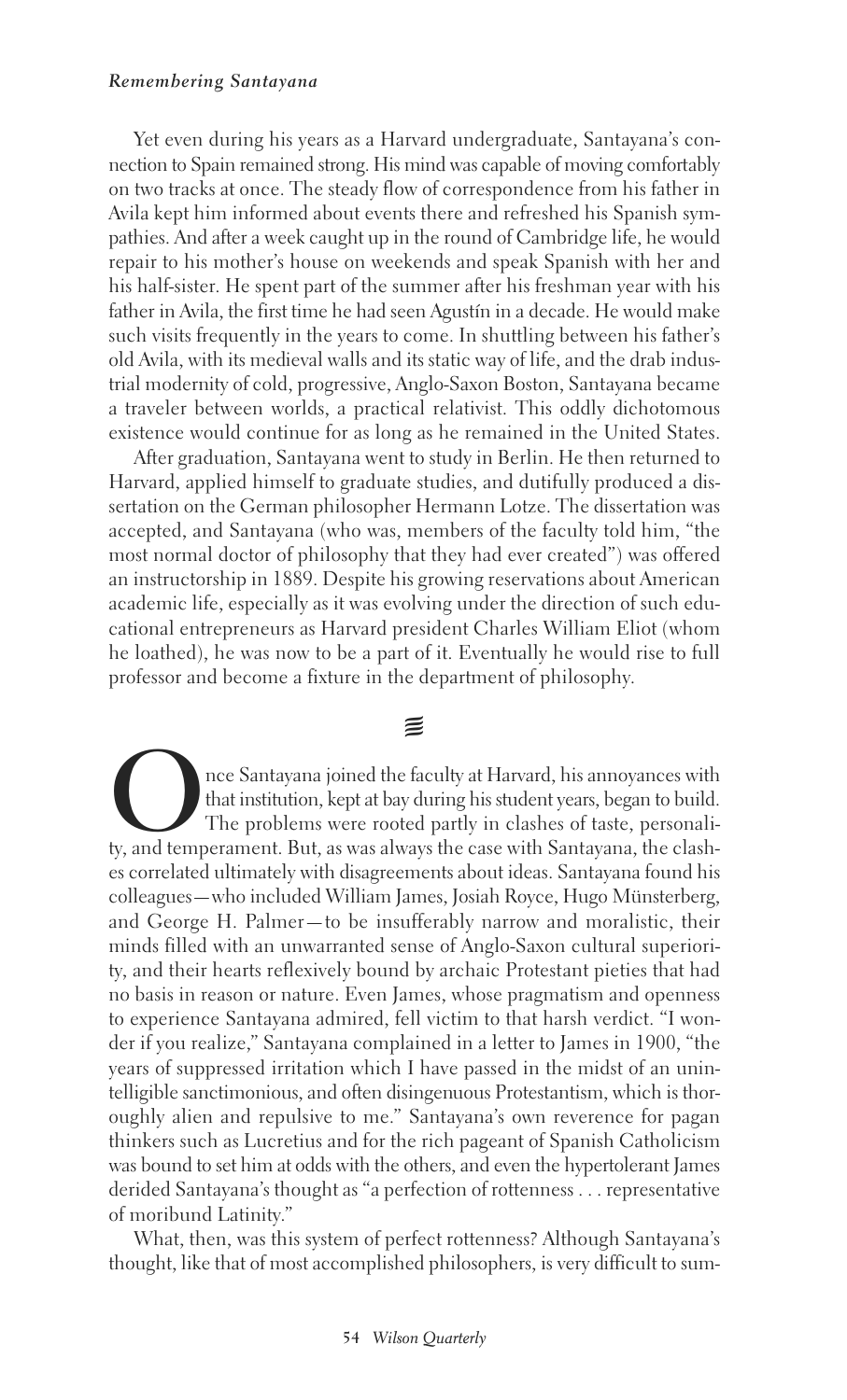

*The Harvard Philosophical Club, with its president Santayana seated at the center.*

marize, its basic elements are easily grasped. Santayana was a convinced materialist, and that conviction was never absent from anything he wrote. He did not grant any separate existence to the soul. He held that consciousness was merely a special outgrowth of matter, the result of nothing more than a chain of complex chemical interactions. He accepted, without difficulty, Charles Darwin's conclusions about the origin and development of species and the implications of those conclusions for humankind's status in the universe. He entertained no illusions about humanity's significance in the great scheme of things.

But Santayana was no garden-variety mechanistic philosopher, for he was equally devoted to the life of the spirit. That was a residue, in part, of the Catholicism in his makeup. The spirit, to be sure, was nothing more than a byproduct of matter. But the realm of the spirit was all the more to be cherished because it was the only truly human consolation within the vast indifference of nature. As Santayana argued at length in *Interpretations of Poetry and Religion* (1911), the sphere of the spirit encompassed poetry as well as religion, for the two were different expressions of the same thing. "I am not myself a believer in the ordinary sense," he admitted, "yet my *feeling* on this subject is like that of believers, and not at all like that of my fellow-materialists." The enduring value of religion lies not in its pretension to deal with matters of fact, but in "its ideal adequacy, in its fit rendering of the meanings and values of life, in its anticipation of perfection." In his later work, Santayana elaborated a doctrine of "essences," which was meant to define with more precision the realm in which the "meanings" and "anticipation" had their being.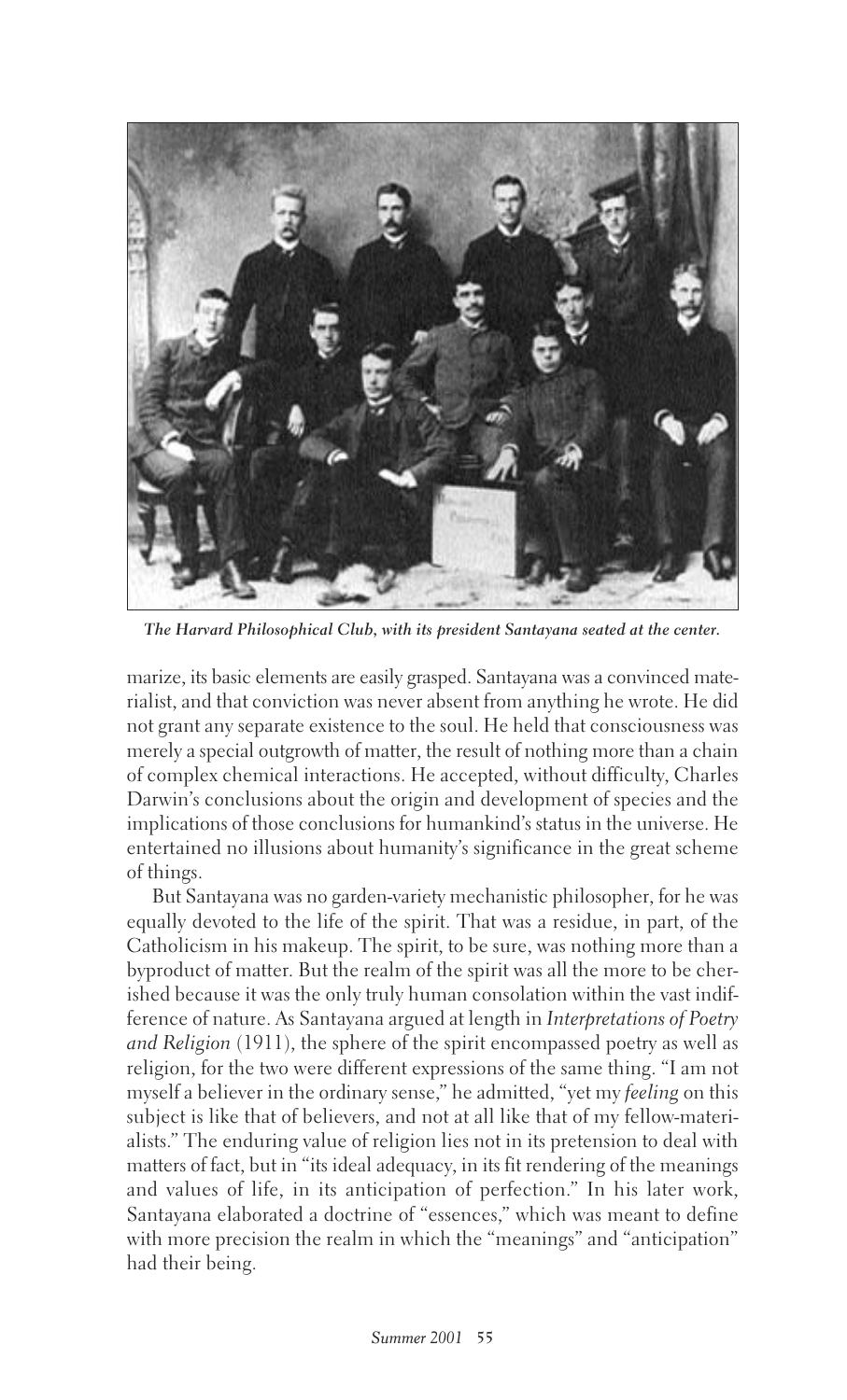Small wonder, then, that Santayana objected so violently to liberal Protestantism's attempts to demythologize Christianity by eliminating from it all beliefs that could no longer pass scientific muster. That was exactly what religions should *not* do. Liberalism, he complained, "subtracts from faith that imagination by which faith becomes an interpretation and idealization of human life," and leaves behind only "a stale and superfluous principle of superstition." Nor did he have a higher opinion of those who gave themselves over entirely to materialism and the natural sciences, for they neglected the noblest and most precious capacities of man. Thus, he found himself in an unusual position, as a kind of materialistic idealist, or an atheistic Catholic, and, at bottom, his thought was an attempt to reconcile the opposition between the two. Like the romantics, Santayana reserved his deepest reverence for the products of the imagination; and like the faithful, he valued religion for the glimpses of eternity it promised. Yet he always insisted, at the same

Like the romantics, Santayana reserved his deepest reverence for THE PRODUCTS OF THE imagination; and like the faithful, he valued religion for the glimpses of eternity it promised.

time, that such creations of the mind had no ground in nature.

It was a paradoxical stance, guaranteed to confound the literal-minded. But however odd his ideas may have been in the context of the time, he was very well liked by the Harvard students he taught, and the feelings were warmly reciprocated. Santayana preferred the company of students, and it is astonishing how many intellectual figures of the 20th

century can be counted among those he taught. A short list would include T. S. Eliot, Walter Lippmann, Gilbert Seldes, Max Eastman, Van Wyck Brooks, Horace Kallen, Conrad Aiken, Wallace Stevens, Samuel Eliot Morison, Felix Frankfurter, and James B. Conant. Many of them remembered Santayana, with awe and reverence, as a quiet, reserved, and gently aristocratic presence. He dressed with impeccable care and attention to detail. Instead of an overcoat, he liked to wear a military cape, which he would swing off in a single dramatic sweep as he entered his classroom. His lectures were models of clarity and eloquence. Captivated no less by his powerful dark eyes and exotic Spanish features than by his exotic ideas, many students spun elaborate fantasies around his person. Conrad Aiken compared him to Merlin or Prospero, "with his wizard's mantle from Spain." Another (Herbert J. Seligman) saw in "his poise, with the fine domed forehead, the brilliant myopic brown eyes, the fine dark moustache, and the smiling detachment . . . something akin to the presence of a Chinese sage or a Mongolian Buddhist." The fanciful descriptions suggest how striking a figure he cut.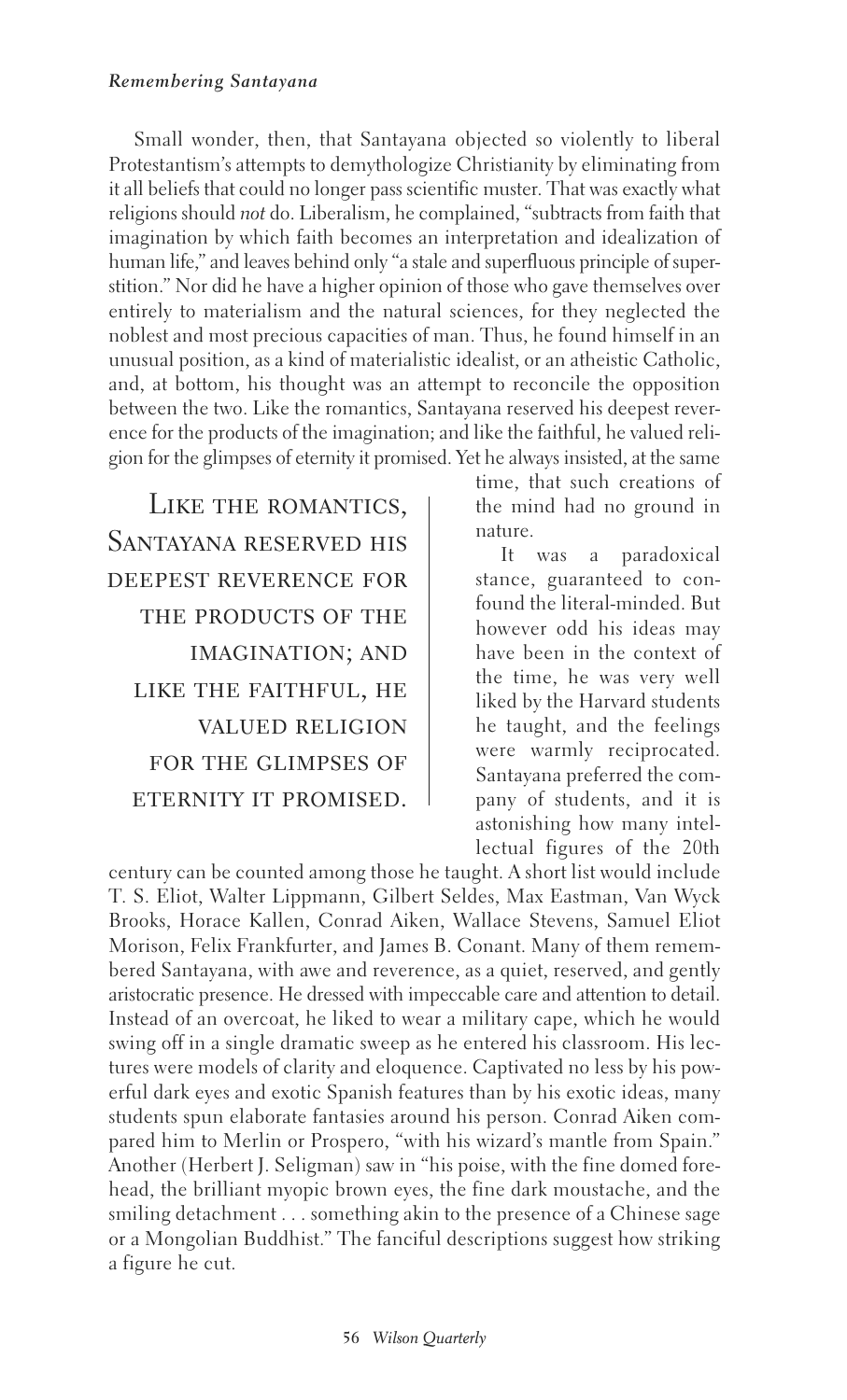But the pleasure Santayana took from his students' admiration and affection was insufficient compensation for his ever-growing discomfort in Harvard Yard and in the United States. Despite his success, Santayana was never comfortable as a professor. He believed that professing other people's philosophies was not the same as being a true philosopher. He had come to feel that the circumstances of American intellectual life would always be unpropitious for a thinker like him, and he began plotting his escape. In 1912, Santayana left Harvard and the United States, never to return again. He would spend the next three decades in a second career as a peripatetic scholar, living in rooms and hotels all over Europe, before finally settling in Rome in 1941 at the Clinica della Piccola Compagna di Maria (known as "the Hospital of the Blue Nuns" for the habit worn by its staff). There he remained secluded for the last 11 years of his life—a final act, as it were, of withdrawal.

 $\widetilde{\equiv}$ 

**T**he summer before Santayana left America, he delivered a lecture at the University of California, Berkeley, in which he made clear some of his reasons for leaving. The lecture, which he titled "The Genteel Tradition in American Philosophy," bequeathed to subsequent observers not only an indispensable term of analysis, "the genteel tradition," but an enduring diagnosis of what Santayana perceived to be a fault line in American culture. The American mind was divided, he said, between what was inherited and what was native born, or, as he expressed it, between "the belief and standards of the fathers" and "the instincts, practices, and discoveries of the younger generation." The latter represented the burgeoning, if somewhat callow, vitality of a young, prosperous, and enterprising industrial America—an America Santayana thought admirable and healthy, even if its crudeness was not entirely to his own taste. But the former represented the artificial, derivative, moralistic, and disconnected world of "genteel culture"—what passed for intellectual and artistic achievement on the American scene. That was the world he had known for many years in Boston and Cambridge, and that world, in his view, was hopeless. As he wrote in a letter to Van Wyck Brooks in 1927, "Art, etc. has a better soil in the ferocious 100% America than in the Intelligentsia of New York," for it is "veneer, rouge, aestheticism, art museums, new theatres, etc., that make America impotent. The good things are football, kindness, and jazz bands."

The becalmed artificiality of the American intellect, Santayana concluded, resulted from its continuing enslavement to a moralistic Protestant tradition. That tradition was rigidly upheld, even though its basis in reality had disappeared and the strain of holding on to beliefs that ran contrary to nature made the production of a vibrant culture next to impossible. Unless Americans abandoned the genteel tradition—the outmoded premise that "man, or human reason, or the human distinction between good and evil, is the center and pivot of the universe"—a disjunction would persist between their intellectual life and their actual life, and neither would do much to inform the other.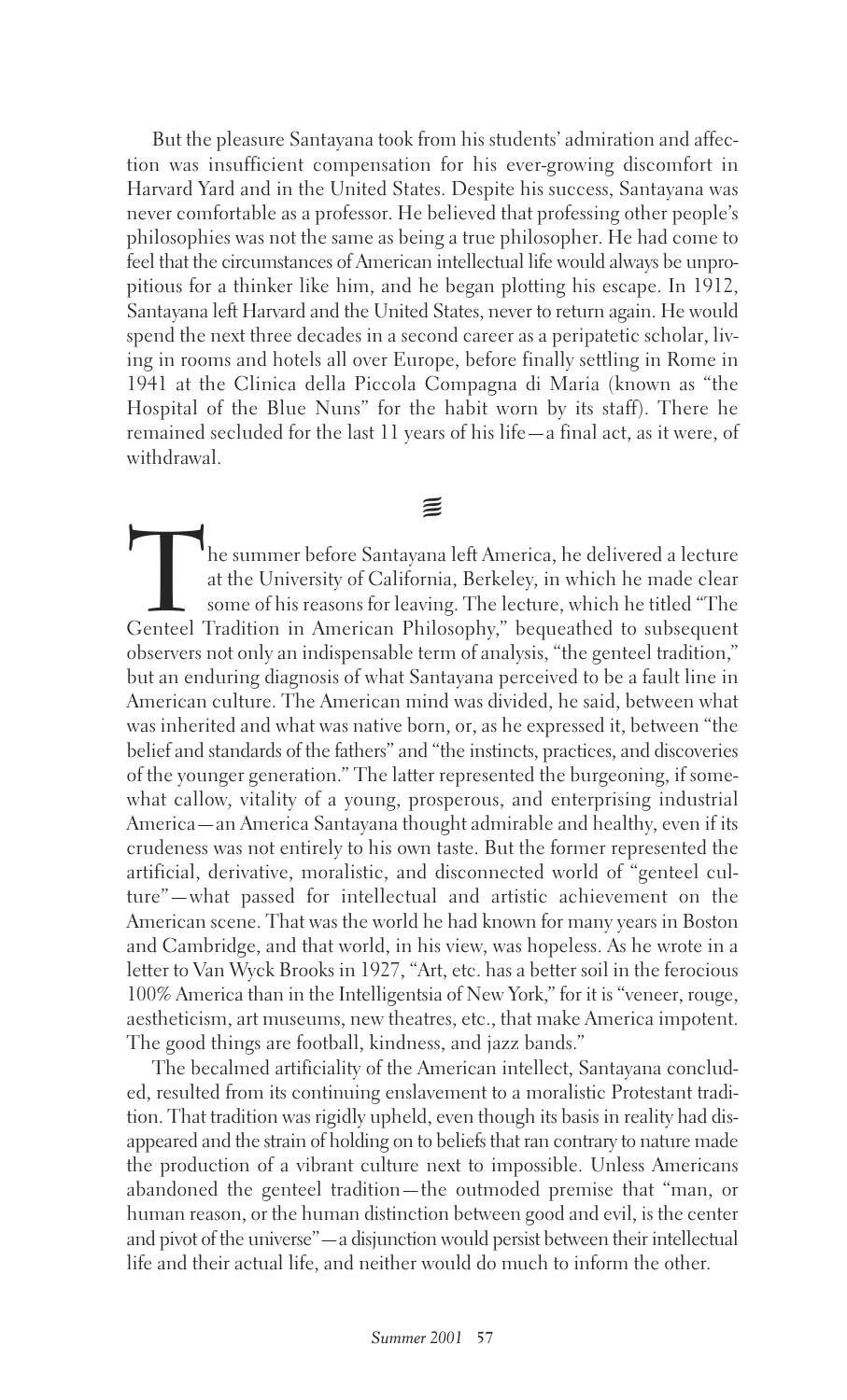Better, he argued, to remember how infinitesimal is one's place in the vastness and impersonality of nature: "What you can do avails little materially, and in the end nothing." Better to dispense with the genteel tradition and to learn instead "what you are really fitted to do, and where lie your natural dignity and joy, namely, in representing many things, without being them, and in letting your imagination, through sympathy, celebrate and echo their life." It is the "interest and beauty of this inward landscape, rather than any fortunes that may await [man's] body in the outer world, [that] constitute his proper happiness." The conquest of nature and the perfection of material life are not goals worthy of our human nature, Santayana believed. "Let us therefore be frankly human. Let us be content to live in the mind." Like some strange hybrid, a cross between Lucretius and Teresa of Avila, or between his fellow Spaniards Don Quixote and Sancho Panza, Santayana could hardly have projected a more puzzling image to Americans in this, his valediction.

Santayana's willingness to "live in the mind" certainly bespeaks the aspect of him that preferred to withdraw. To some, it also bespeaks a cold and isolated man, who delighted more in the inner music of rhymes and rhythms, the daydreams of intellect, than in passionate engagement with the world. It's an impression many have had of Santayana, but it's not entirely fair, for it presumes that he was without passion, and to do that would be dead wrong. Consider, for example, the following passage from his autobiography (a passage that is also an admirable sample of his prose style):

The passion of love, sublimated, does not become bloodless, or free from bodily trepidation, as charity and philanthropy are. It is essentially the spiritual flame of a carnal fire that has turned all its fuel into light. The psyche is not thereby atrophied; on the contrary, the range of its reactions has been enlarged. It has learned to vibrate harmoniously to many things at once in a peace which is an orchestra of transcended sorrows.

The words bespeak not an absence of affect but intense interior drama an unending series of inner battles, renunciations, and transformations. A stoic learns not to join battles he cannot win, for the will is most free when it reaches for what it can grasp: the realm of essence, not the realm of nature.

**T**he passivity in Santayana's makeup, his willingness to dwell in the mind at the expense of the world, strikes Americans as a strange combination of dreaminess and asceticism that is alien to their temperament. Alien, too, is Santayana's disdain for the idea of progress, which he derided as a destructive superstition: "[Progress] seems to multiply opportunity, but it destroys the possibility of simple, rural, or independent life. It lavishes information, but it abolishes mastery except in trivial or mechanical efficiency." Nor did he have much respect for modern liberalism, the political handmaiden of progress. He thought that it denied the very existence of an intractable human nature, and Santayana's first philosophical loyalty was always to nature. Liberalism's genius lies in the provision and extension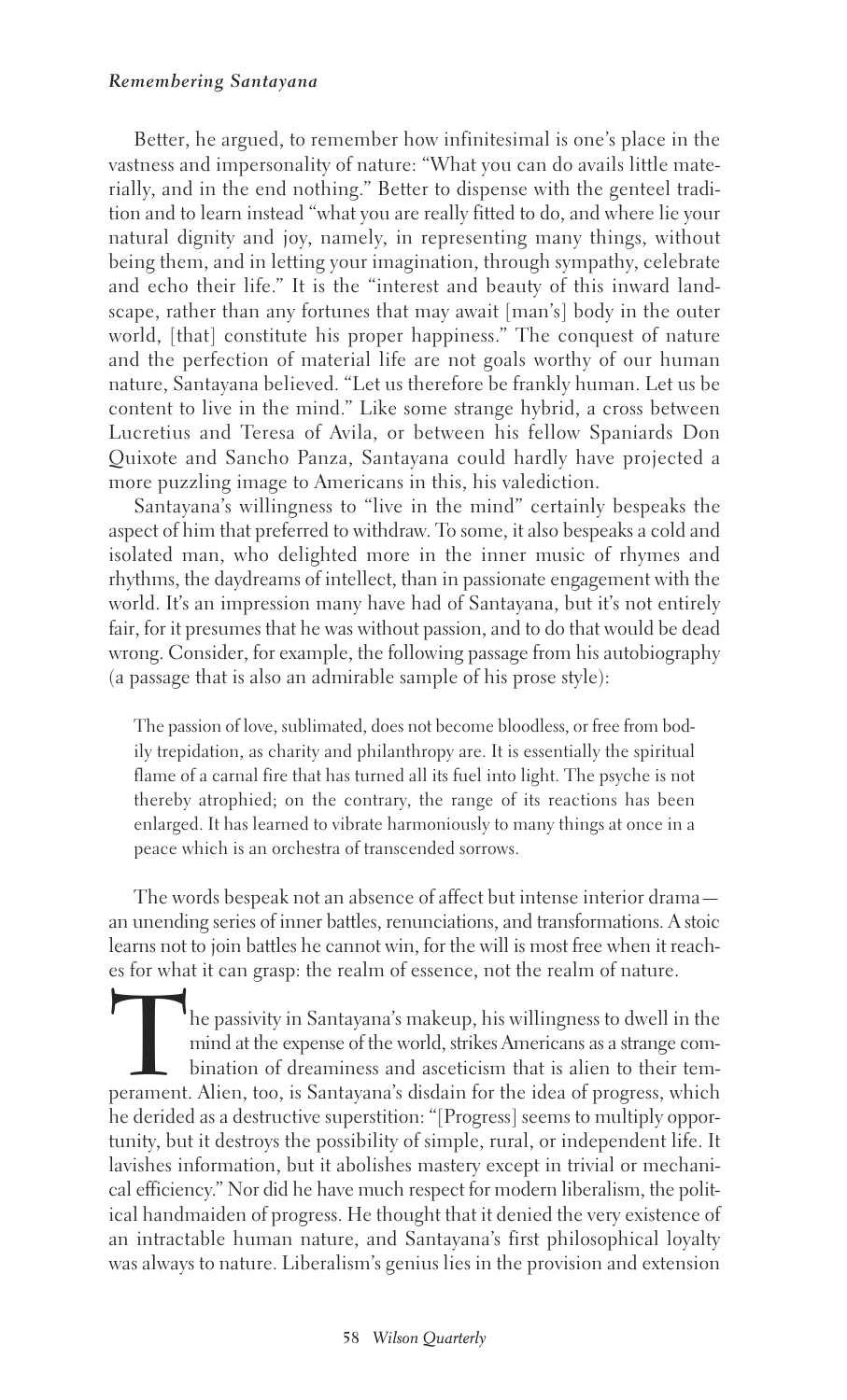of individual freedom, but precisely because of its dogma of tolerance, it is silent as to how that freedom should be used. As Santayana argues in *The Genteel Tradition at Bay* (1931):

A universal culture always tolerant, always fluid, smiling on everything exotic and on everything new, sins against the principle of life itself. We exist by distinction, by integration round a specific nucleus according to a particular pattern. Life demands a great insensibility, as well as a great sensibility. If the humanist could really live up to his ancient maxim, *humani nil a me alienum puto* [Nothing human is foreign to me], he would sink into moral anarchy and artistic impotence—the very things from which our liberal, romantic world is so greatly suffering.

That thoughtful challenge to liberalism tells us something important about its author. Santayana himself possessed both a great sensibility and a great insensibility, and it is impossible to separate the two. The preternatural serenity with which he contemplated the human condition made him a most penetrating observer; but the same detachment led him into a quietism that bordered on fatalism. Any serious and deeply considered conservatism faces the same risk, for a premature acceptance of existing evils may shrink too soon from opposing those evils that can be altered. There was a strain of irresponsibility in Santayana's naturalism—not in the sense that he was reckless, but in the strict sense that he never regarded his insights as categorical imperatives or rules by which we all should live. On the contrary, his philosophy was an exquisitely wrought image of his own highly individual condition. It was rather like one of his custom-tailored European suits: cut from fine material, artfully tailored, elegantly turned out—and designed to fit just one body.

### $\widetilde{\equiv}$

ike any number of other modern philosophers, Santayana could make<br>political judgments that were less than acute, and sometimes down-<br>right appalling. When William James objected to American annex-<br>ation of the Philippines, political judgments that were less than acute, and sometimes downright appalling. When William James objected to American annexation of the Philippines, on the ground that such imperialism violated the principles of the Declaration of Independence, the Spaniard brushed aside the moral reservations. The Declaration was "a piece of literature," he sniffed, and a "salad of illusions." James was lapsing into the genteel tradition, imposing universalistic Protestant morals on the amoral workings of history. Santayana also had surprisingly benign feelings about the Mussolini government in Italy, and on a number of occasions expressed a preference for the focused energy of authoritarian regimes—whether fascist, communist, or theocratic—over the "moral anarchy" and centrifugal impotence of liberal regimes.

Perhaps the least attractive of all Santayana's views were his anti-Semitic thoughts and sentiments, which were never systematically propounded but, rather, pop up disturbingly in various letters and obiter dicta. The sentiments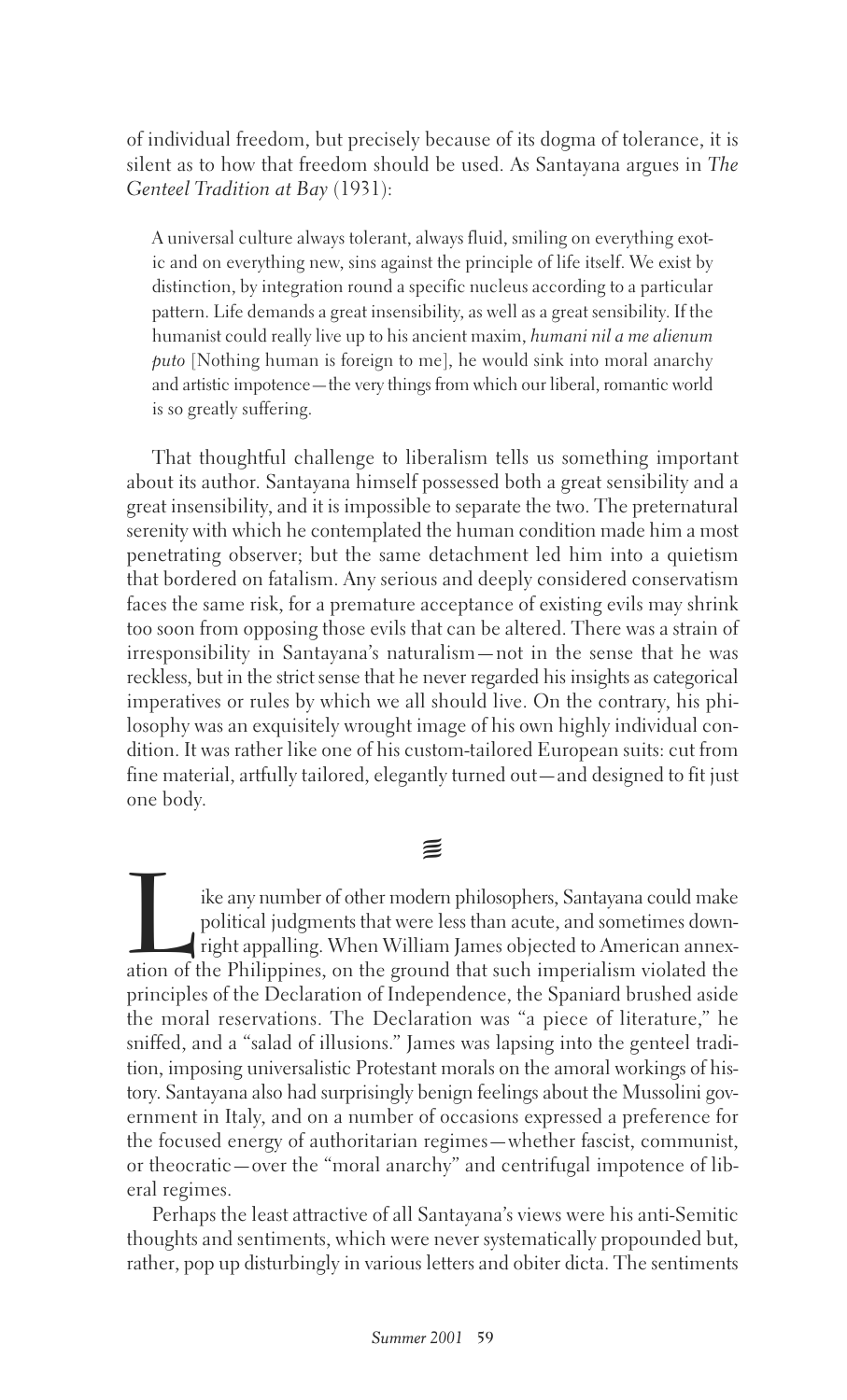

*In the summer of 1944 an 80-year-old Santayana looks out over the Vatican from his residence in Rome, the city where he spent the final 11 years of his life.*

became far more prominent as he entered old age, during his post-American years, but they are certainly detectable early on in his writings. In general, they reflect the automatic prejudices characteristic of his Avila upbringing and his fin-de-siècle Harvard milieu, although, somewhat more ominously, we also know that in the 1930s he frequently read the virulently anti-Semitic writings of Louis-Ferdinand Céline. Santayana was certainly no Ezra Pound. But it is difficult nonetheless to reconcile a taste for Céline with the equipoise and fineness of mind Santayana shows elsewhere. According to his biographer, John McCormick, who is the most judicious and knowledgeable of Santayana's critics, the philosopher's anti-Semitism was the exception rather than the rule. But McCormick also insists that so deplorable a failure of moral imagination not be minimized. It was an example of Santayana's insensibility, the shadow side of his sensibility, and that insensibility is impossible to accept in the wake of Auschwitz.

Perhaps his self-satisfied and self-protective detachment made Santayana prone to such lapses. We mere human beings cannot face the world with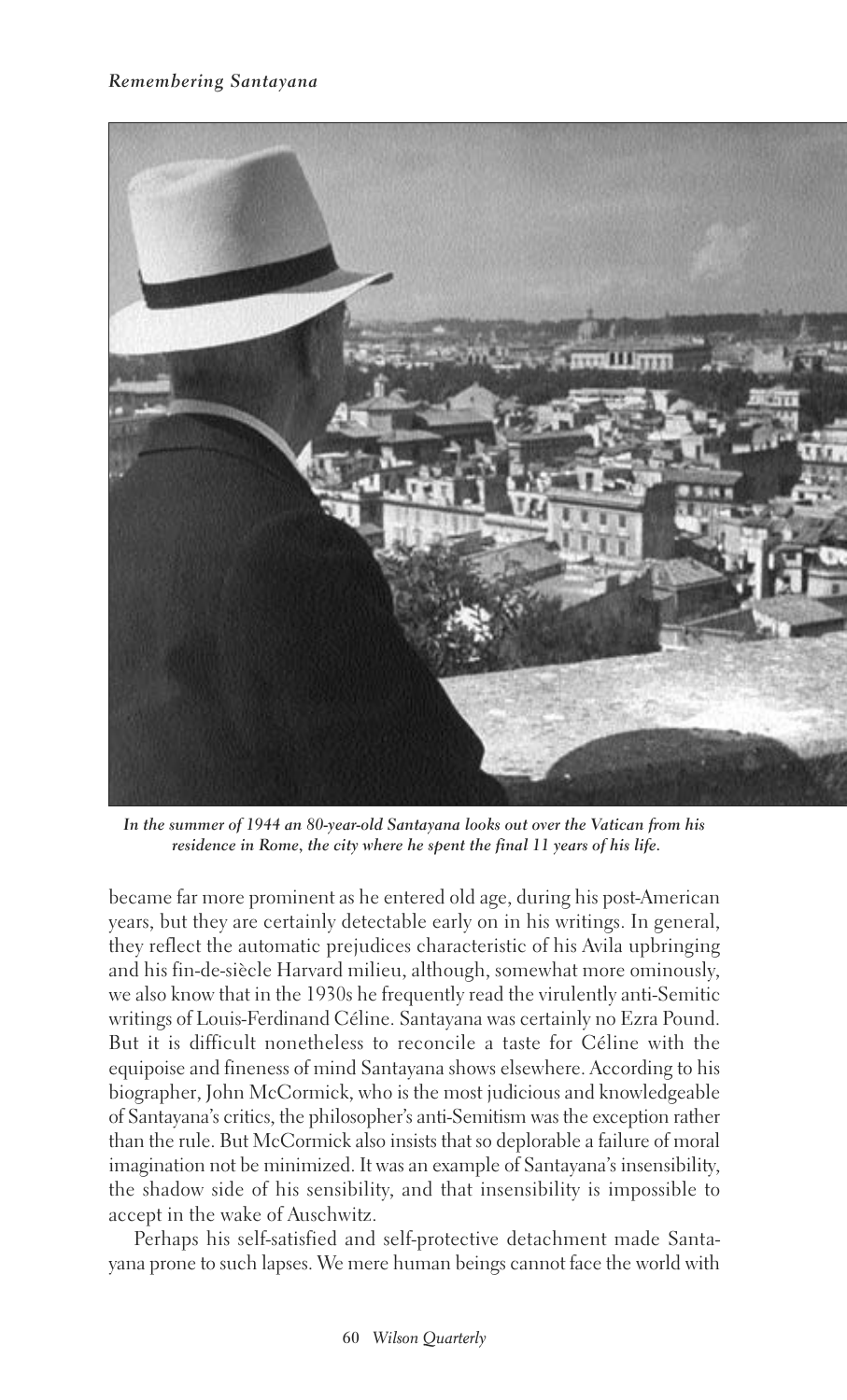

absolute composure without also sacrificing some of our humanity. The spectacle of Santayana's wartime years with the Blue Nuns in Rome reveals both the strengths and the weaknesses of his mind. Recall the historical circumstances. By the time General Mark Clark and his Fifth Army finally made their triumphal entry into Rome on June 1, 1944, the Eternal City had gone through nine months of German occupation and had experienced all the horrors of modern warfare: Allied bombing raids, fierce guerrilla clashes

between Germans and partisans, forcedlabor roundups of Roman men, mass deportations of Italian Jews to German death camps, grisly executions (culminating in the Germans' murder of Mussolini and his mistress), and the hungry roving the

After years of isolation, Santayana was now, he remarked amusedly, "visited by dozens of strangers, as if I were one of the ruins of Rome."

countryside in packs, in desperate search of food. But amid the darkness and the chaos, Santayana (by then in his eighties) continued to work placidly and industriously on his many projects: He reflected upon the highest things, as he had done all his life. There is something awesome in that picture and something deeply disturbing as well. Great genius often contains an element of the monstrous, and even the godly single-mindedness of saints manifests itself, on occasion, as an icy hardness of the heart.

Santayana's war years became a form of benign imprisonment. Travel was unthinkable, and communication with America and

the rest of Europe increasingly difficult. Perhaps the circumstances reinforced his predisposition to "live in the mind," but they did not diminish his literary presence in America, where successive volumes of his memoirs were published to considerable attention and impressive sales. Soon after the liberation of Rome, a steady stream of admirers began to appear at the Blue Nuns, pilgrims bent on seeing the mysterious sage in the flesh. After the years of isolation, he was now, he remarked amusedly, "visited by dozens of strangers, as if I were one of the ruins of Rome." First came U.S. military men and war correspondents, such as Herbert Matthews of the *New York Times*; then the French philosopher Jacques Maritain, the Spanish poet José María Alonso Gamo, the American poet Robert Lowell, and the literary scholars Richard Lyon, Cyril Clemens, and Edmund Wilson. Wilson's word-portrait of Santayana became the basis for Wallace Stevens's magnificent poem of homage "To an Old Philosopher in Rome."

It was, of course, both ironic and fitting that Santayana chose to spend his last days in the company of nuns—ironic because, by all indications,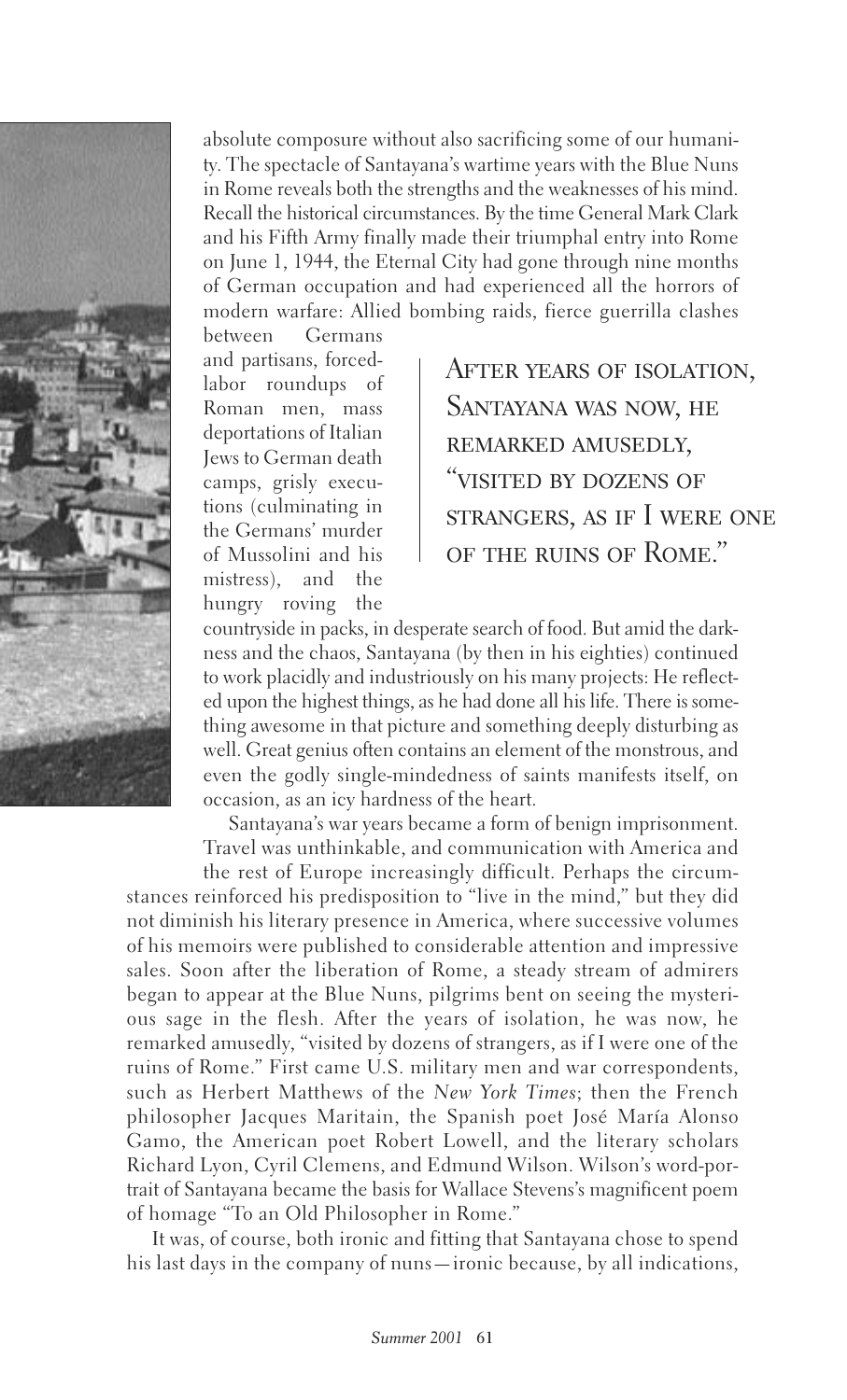he remained a firmly convinced materialist to the end; but fitting, too, because there remained in his temperament to the end a profound Catholicism, an unyielding respect for religious insight as a form of poetic truth and an "anticipation of perfection." Stevens's poem provides not only an evocative glimpse of Santayana's last days, but a faithful distillation of the philosopher himself, and of the ends toward which he directed his life's work:

The bed, the books, the chair, the moving nuns, The candle as it evades the sight, these are The sources of happiness in the shape of Rome, A shape within the ancient circles of shapes, And these beneath the shadow of a shape In a confusion on bed and books, a portent On the chair, a moving transparence on the nuns, A light on the candle tearing against the wick To join a hovering excellence, to escape From fire and be part only of that of which Fire is the symbol: the celestial possible.

The flurry of attention after World War II proved, to use one of Santayana's favorite bittersweet metaphors, an Indian summer for his reputation and influence. After he died in 1952, interest in his work fell off rapidly, and by the 1970s he seemed well on his way to permanent obscurity. But a modest revival of interest has been underway for more than a decade. The respectful reception of McCormick's magisterial biography, a finalist for the 1987 Pulitzer Prize, was an encouraging sign, as has been the appearance of the first four volumes in a definitive critical edition of Santayana's collected works, published by the MIT Press and supported by the National Endowment for the Humanities. There has been a sharp increase as well in the attention paid other serious American thinkers, such as Ralph Waldo Emerson and William James, in part because of their insistence that philosophical writing not become the exclusive province of specialists. That insistence is bound to work to the advantage of Santayana's even more masterly and evocative prose.

and the role of santayana's writings will never be more than a minority taste in this country, and his thought will never be as widely cherished as that of Emerson and James, who perform for us something of the role of nat taste in this country, and his thought will never be as widely cherished as that of Emerson and James, who perform for us someished that role, to put it mildly, and he is unlikely ever to be nominated for it. His thoughts ran doggedly against the American grain, and especially against its modern, Protestant, democratic, liberal, progressive, technological, and quantitative propensities—although, to be sure, he had no desire to counterevangelize the American people or transform their institutions in his image. The principal task of Santayana's philosophy is the task of interior cultivation. In the end, that is its weakness. And yet,